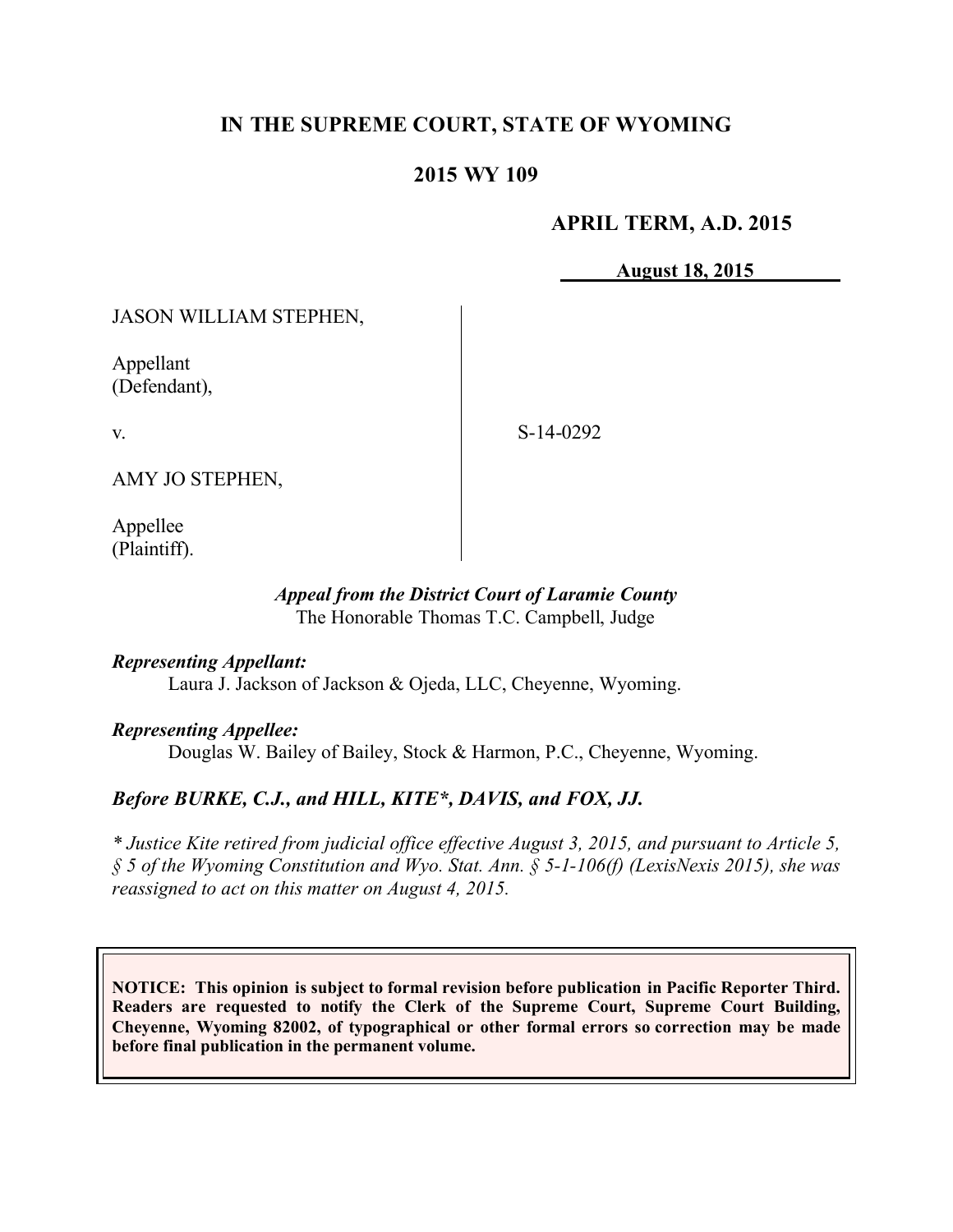### **KITE, Justice.**

[¶1] Jason William Stephen (Husband) appeals from the property division portion of a divorce decree, claiming the district court abused its discretion in valuing his interest in the family business and requiring him to make a lump sum payment to Amy Jo Stephen (Wife). We affirm.

#### **ISSUES**

[¶2] Husband contends the district court abused its discretion by:

1. Requiring him to make a lump sum payment to Wife rather than devising a plan for payment over time;

2. Using a capitalization of earnings method to value the family business without first finding the business is likely to survive the lump sum payment; and

3. Failing to apply a minority discount after Wife's expert witness testified the discount was appropriate.

[¶3] Wife asserts the district court did not abuse its discretion because:

1. A lump sum payment was reasonable, given Husband's income and the success of the family business;

2. Although a finding of survivability is not required, the district court nevertheless found the family business would continue to be successful when it ordered the lump sum payment; and

3. Wife's expert testified a minority discount was not appropriate because the family business was not going to be sold.

### **FACTS**

[¶4] Husband and Wife were married in 1997 in Laramie, Wyoming. They had two children. During the marriage, Husband went into business with his father to form Gateway Construction, Inc., a residential construction company. While Husband worked long hours getting the business up and running, Wife was primarily a stay at home mother, but occasionally did some work for the business without pay. In 2011, Wife filed for divorce in Laramie County, Wyoming where they were living at the time. The parties reached a settlement agreement as to child custody and visitation but were unable to agree concerning child support and the division of property. Those matters were tried in the district court.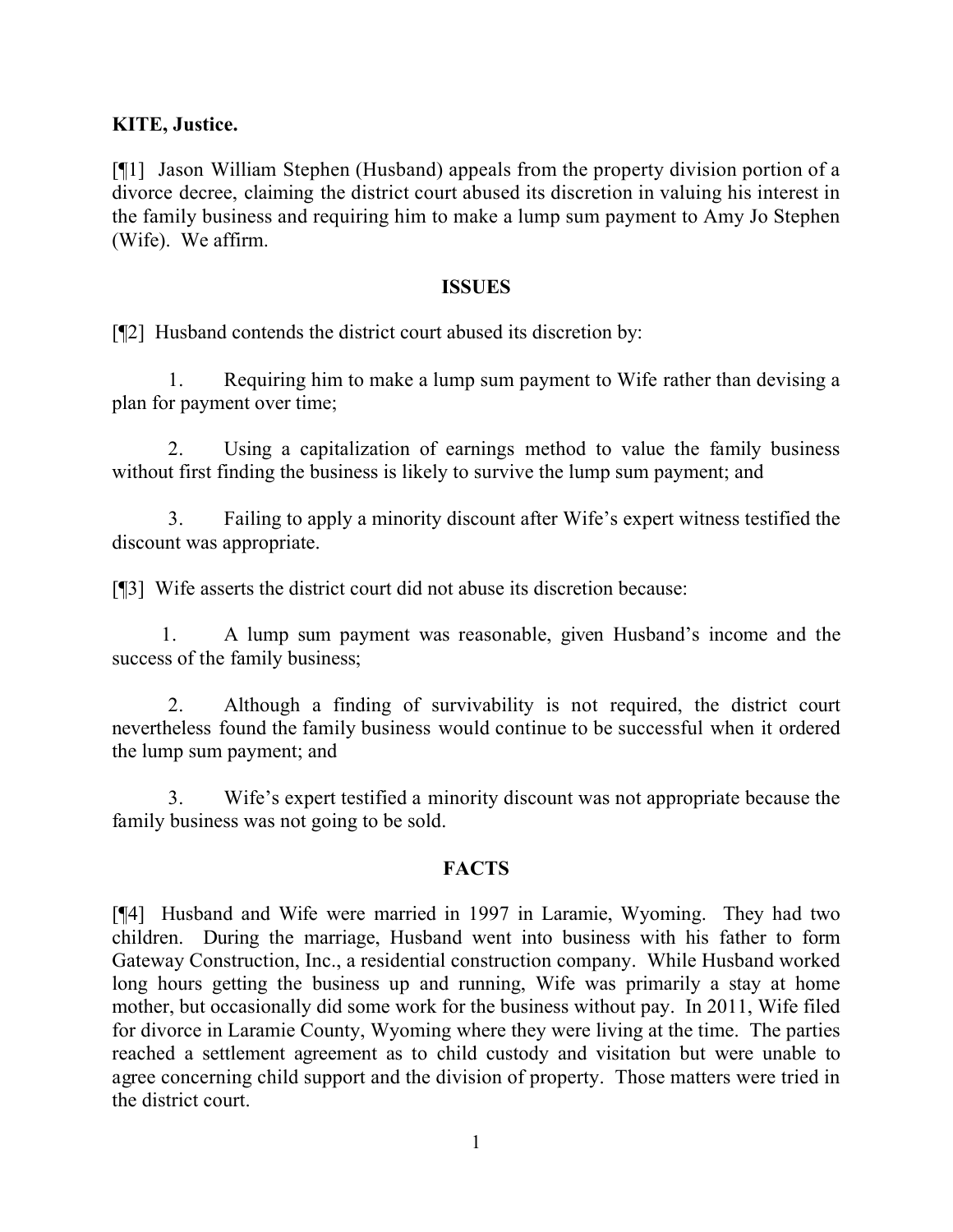[¶5] At trial, the primary issues in dispute were Husband's net income for purposes of calculating child support and the value of the family business for purposes of dividing the marital property. Testimony at trial revealed that Husband receives a guaranteed payment of \$2,000 per week (\$104,000 per year) from the business. The business also provides him with health insurance, a gym membership, a vehicle, gas (at least as necessary for work), and a cell phone. Husband and Wife testified that Husband draws funds to pay his income tax from the business's capital account separate from the guaranteed weekly payments.<sup>1</sup> Husband also has routinely used funds from the capital account to pay for various other expenses, including the \$107,000 he incurred in legal fees and costs in this matter prior to the appeal. The district court calculated Husband's net income for child support purposes at \$11,186 per month and Husband does not dispute that calculation on appeal. After separating from Husband, Wife went to work as an elementary school teacher at a net salary of \$3,231.00 per month. As part of the property distribution in the divorce, Wife sought payment for a portion of the value of the business to compensate her for the contributions she made to its success by staying home, maintaining the household, raising the parties' children and helping out with the business from time to time.

[¶6] Both parties presented expert testimony concerning the value of the business in which, at the time of trial, Husband owned a 60% interest and his father owned a 40% interest. Wife's expert used several methods to value the company, including a capitalization of earnings approach, which resulted in a value of \$639,000. Husband's expert also used several methods to value the company, including a capitalization of earnings approach with a marketability discount, which resulted in a value of \$61,000.

[¶7] In its decision letter, the district court accepted Wife's expert witness's valuation of the company and calculated Husband's 60% interest of that amount at \$383,400. The court ordered Husband to pay one-half that amount, \$191,700, to Wife. Combined with amounts the district court ordered him to pay for medical expenses and attorney fees Wife had incurred, which are not disputed on appeal, Husband was to pay Wife a total of \$224,822.08.

[¶8] Addressing the method or schedule of payments, the district court said:

In this case the parties could not agree on [the] value of the principal asset and thus never had an opportunity to negotiate the circumstances of payment to the wife of amounts set over to her. Leaving such a question open at the

<sup>&</sup>lt;sup>1</sup> This testimony was disputed. Husband's father testified that the operating income from the business is distributed to the owners and the owners pay the taxes. The question of how the taxes are paid does not affect our resolution of the issues on appeal.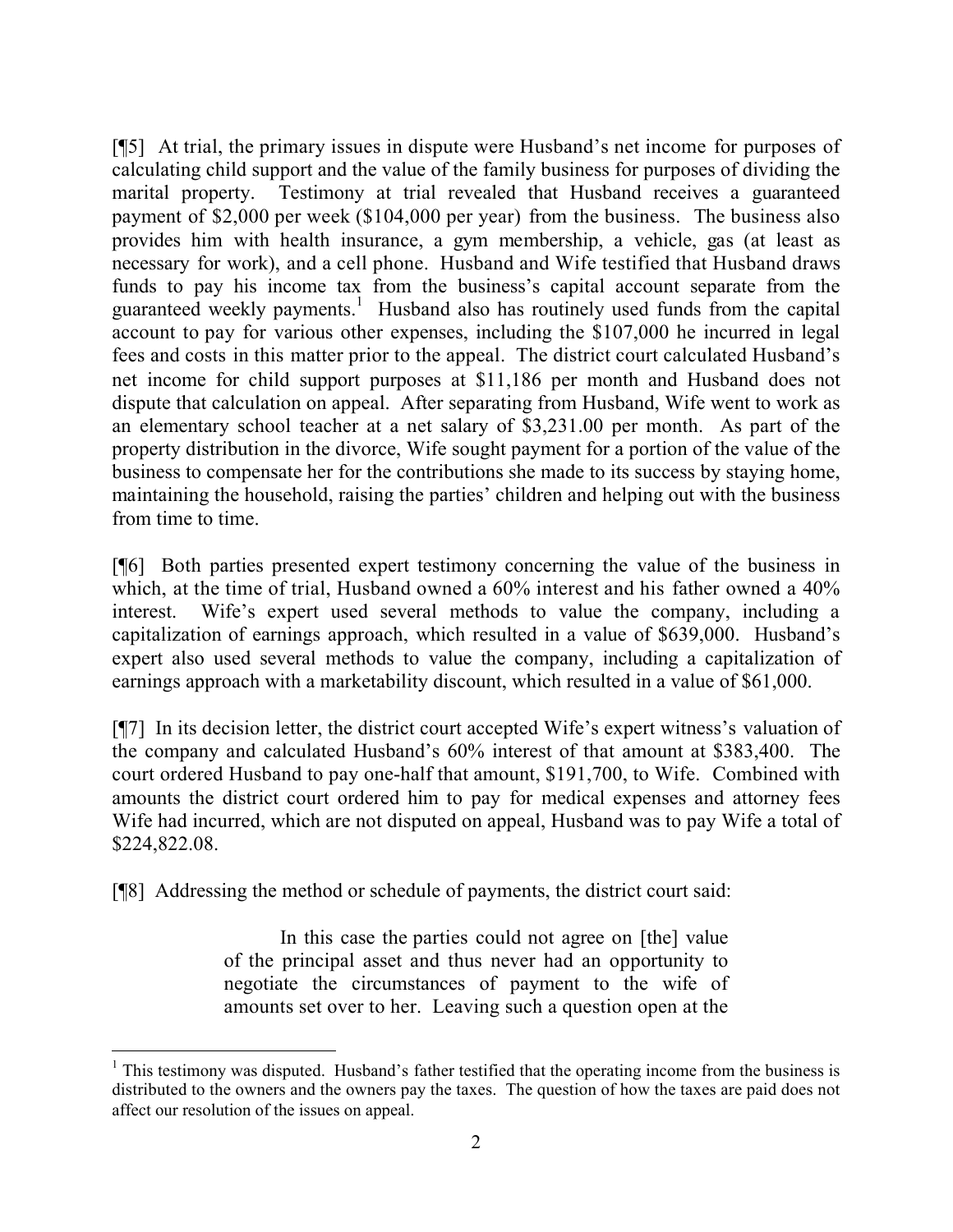end of a divorce may be inadvisable but it occurs to this Court that the parties should have an opportunity to discuss this element to best suit their situation. The range, from immediate payment of all debts and amounts owed, to monthly or yearly payments, to the transfer of ownership interests makes it a difficult proposition based on the limited evidence in this regard.

Difficult or not the Court is prepared to rule in this regard, but with the passage of time, and the clearing up of uncertainties, it seems reasonable to give the parties this opportunity. The amounts and divisions are as ordered, but the Court will not set a repayment schedule unless the parties notify the court of their inability to agree. The Court will expect both agreement and presentation of the order or notice of no agreement within twenty (20) days. If notice is given of an inability to agree the Court will enter its own decision on the payment structure immediately, without hearing, and direct preparation of the final orders.

[¶9] Fifty-one days later, Wife notified the district court the parties were unable to agree on a payment schedule. The notice was somehow overlooked and five months later the district court issued a ruling characterizing as "ill-advised" its decision to give the parties an opportunity to negotiate a payment schedule and ordering payment of all amounts due to Wife within ninety days of entry of the decree. Pursuant to the district court's rulings, counsel for Wife prepared a proposed decree and sent it to Husband's counsel for approval as to form. Husband objected to the proposed decree. The district court entered the proposed decree over Husband's objections and Husband appealed.

#### **STANDARD OF REVIEW**

[¶10] Husband challenges the district court's valuation of the business and its order directing him to make a lump sum payment to wife.

> "We will not disturb a property division in a divorce case, except on clear grounds, as the trial court is usually in a better position than the appellate court to judge the parties' needs and the merits of their positions." *Metz v. Metz,* 2003 WY 3, ¶ 6, 61 P.3d 383, 385 (Wyo.2003), citing *Paul v. Paul,* 616 P.2d 707, 712 (Wyo.1980); *Warren v. Warren*, 361 P.2d 525, 526 (Wyo.1961). If our review requires an evaluation of the sufficiency of the evidence to support the district court's decision, "we afford to the prevailing party every favorable inference while omitting any consideration of evidence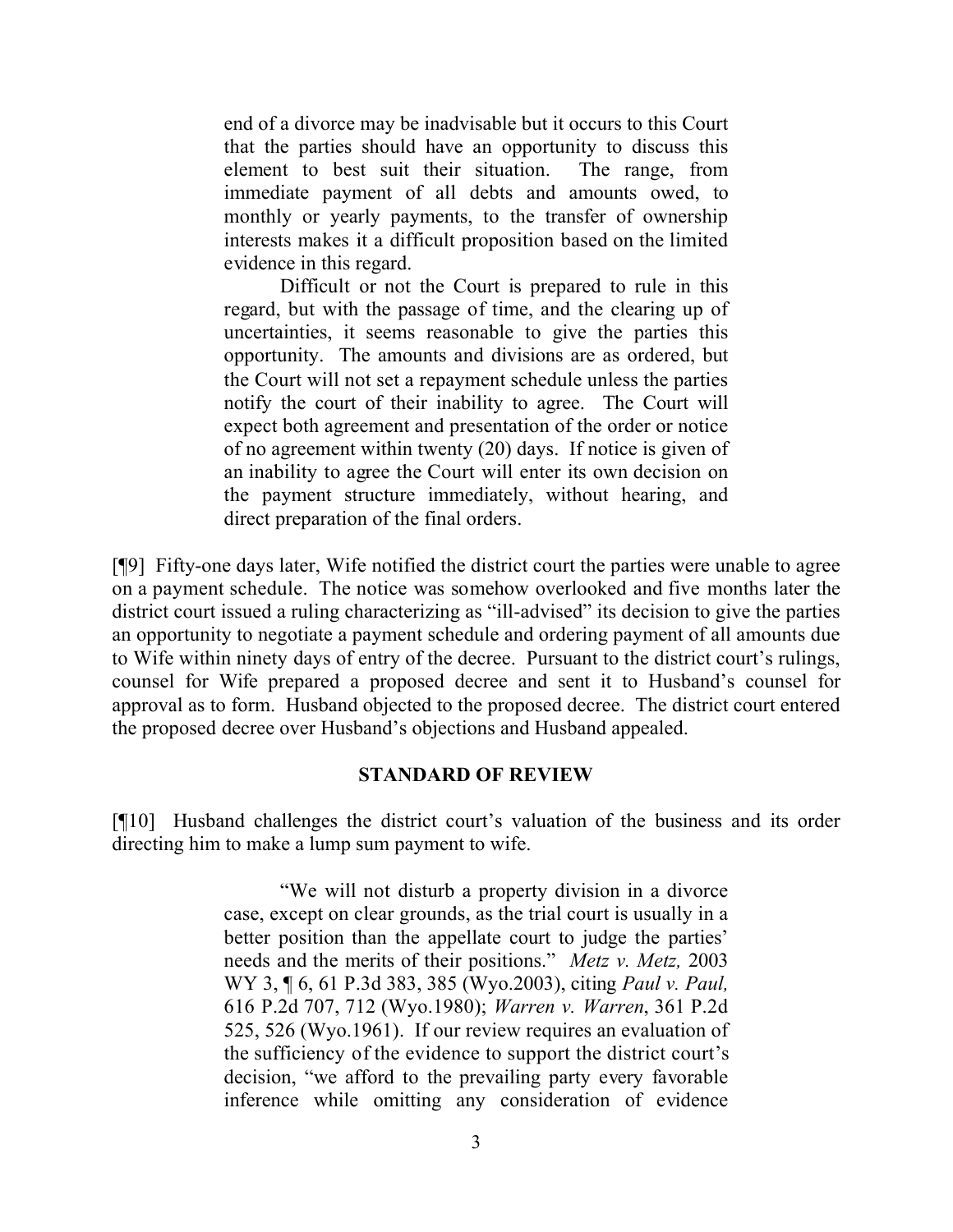presented by the unsuccessful party." *Reavis v. Reavis*, 955 P.2d 428, 431 (Wyo.1998) (citations omitted). When interpretation of statutory language is required to resolve an issue, our standard of review is de novo. *Egan v. Egan*, 2010 WY 164, ¶ 7, 244 P.3d 1045, 1048 (Wyo.2010); *Dorr v. Smith, Keller & Assoc*., 2010 WY 120, ¶ 11, 238 P.3d 549, 552 (Wyo.2010).

*Bagley v. Bagley*, 2013 WY 126, ¶ 7, 311 P.3d 141, 143 (Wyo. 2013).

### **DISCUSSION**

[¶11] Husband argues first that the district court abused its discretion when it ordered him to pay the \$224,822.08 in a lump sum within ninety days of entry of the divorce decree rather than devising a plan for him to pay the amount over time. He asserts the district court abused its discretion in not first determining he has the financial ability to make a lump sum payment. He also contends that rather than making a just and equitable disposition of the property as it was required to do, the district court effectively gave Wife control over the method of payment when it ordered the parties to reach an agreement on a payment schedule and, when they failed to agree, ordered him to pay in a lump sum. He argues the district court should have set a hearing to determine a just and equitable payment method. He contends the lump sum payment method is inequitable given Wife's expert, upon whom the district court relied, valued the business on the basis of its anticipated income stream, which necessarily assumes it will continue to operate profitably. He contends the business cannot continue to operate if he is required to make a lump sum payment. He asks this Court to adopt a rule requiring district courts to make a finding that a business will survive before ordering a lump sum payment. Husband also points out that Wife testified at trial she was not asking for a lump sum payment; rather, she proposed yearly payments over a ten year period.

[¶12] Wife responds that the district court did not abuse its discretion in ordering Husband to make a lump sum payment. She asserts an evidentiary hearing has never been required before a payment method is established; rather, the only question is whether the method is fair. She argues the lump sum payment ordered here is fair given Husband's income, the profitability of his business, and his access to business accounts, sources from which to borrow money, and few living expenses. She also contends Husband had ample opportunity to present a payment plan, failed to do so and should not be heard to complain at this juncture.

[¶13] In *Bailey v. Bailey*, 954 P.2d 962 (Wyo. 1998), this Court considered the propriety of an order requiring the husband to pay wife a lump sum of \$323,081.50 in order to balance the division of property between the parties. There, husband owned controlling interests in two closely held family businesses and was a stock holder in two more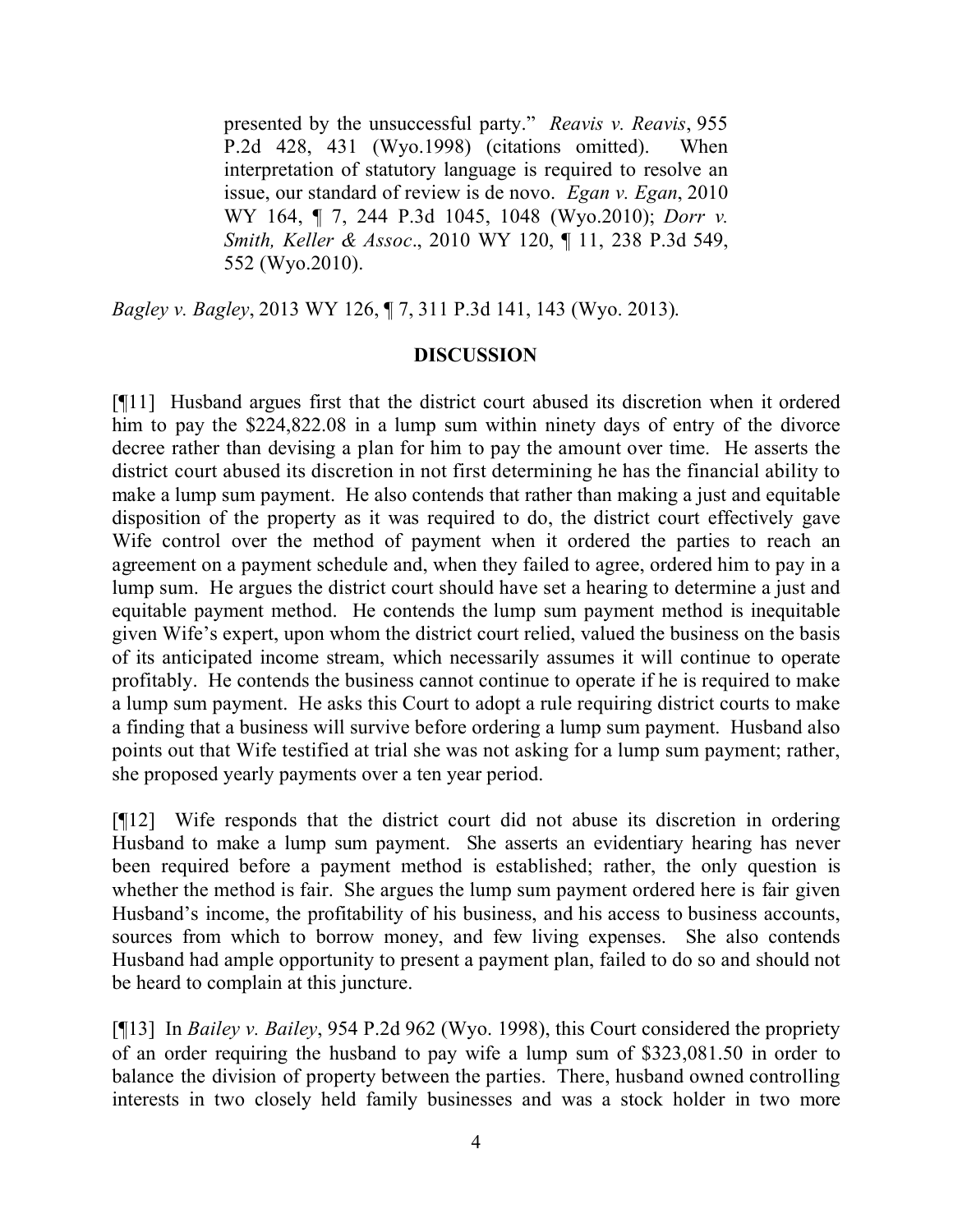closely held family businesses. *Id*. at 964. The district court accepted husband's accountant's valuation of his ownership interests, divided the valuation equally between the parties, and ordered husband to make a lump sum cash payment to wife within 180 days from the date of judgment. *Id*. at 965. Husband challenged the lump sum payment on appeal and this Court concluded it appeared "sufficiently unfair" that it constituted an abuse of discretion. *Id*. at 966. We said:

> The assets available to the husband and his income are directly tied into the family businesses, and they can only be sold under binding restrictive sales agreements. We acknowledge the possibility that he could raise the cash by borrowing money, but there seems to be little point in imposing that demand upon him and creating an interest drain to an outside entity when a fair payment schedule would provide for that interest to be paid to the wife.

*Id.* On that basis, we reversed and remanded the case to the district court for a hearing to determine an appropriate and reasonable payment schedule.

[¶14] Two years later, in *McLoughlin v. McLoughlin*, 996 P.2d 5 (Wyo. 2000), we revisited our holding in *Bailey* when husband challenged a district court order requiring him to make a lump sum payment of \$83,000 to wife for her interest in the family ranch. Husband argued it was not possible for him to make the payment and still keep the ranch because it was heavily mortgaged. *Id*. at 7. We said:

> [*Bailey*] does not mandate a hearing in every case where a property award is made in the form of cash. It does recognize that there may be circumstances that do necessitate such a hearing. In *Bailey*, we remanded for a hearing because the record demonstrated a possibility that a cash payment might be "sufficiently unfair" and work a significant hardship on Mr. Bailey. The purpose of the hearing was to determine if that was the circumstance faced by Mr. Bailey and, if so, for the trial court to fashion an appropriate and reasonable payment schedule that afforded Mrs. Bailey interest on the lump sum award, as well as the lump sum itself in installments. We see few, if any, parallels between the Bailey case and this one. Husband's obligations to pay the mortgages on the ranch appear to be optional. He owns personal property that can be sold to raise funds to pay at least a significant portion of the \$83,000. The record is clear that he has at least some ability to work and has few, if any living expenses. It is also evident from the record that he has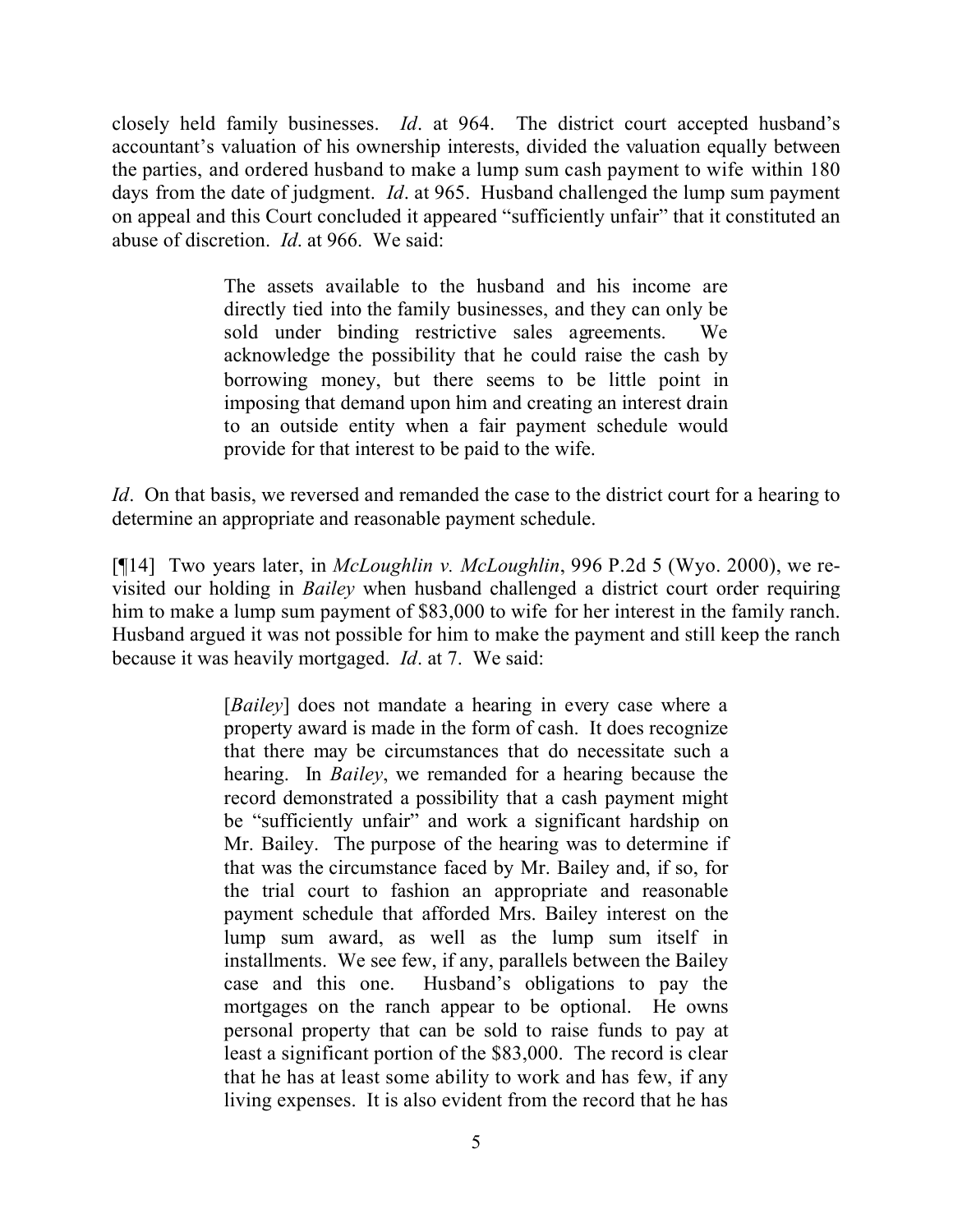at least two sources (Mother and girlfriend) from whom he has in the past, and likely could in the future, borrow funds to pay off Wife's interest in the ranch.

*Id*.

[¶15] In light of this precedent, the issue for our determination is whether Husband demonstrated that a lump sum payment of \$224,822.08 might be sufficiently unfair and work a significant hardship on him such that it is appropriate to remand the issue for a hearing. We conclude that Husband failed to make the required showing. From the evidence presented, the district court found that Husband's net income for child support purposes was \$11,186.00 per month. The district court further found that over the years Husband had "regular access" to the business's capital account, had "routinely" and "without limitation" relied on the account to "fund aspects of his life" and over the years had taken as little as \$7,000 and as much as \$105,000 from the account. The district court found no evidence to support the assertion by Husband and his father that Husband's draws from the account had ever been treated as loans.

[¶16] The district court also found the business had been successful even in lean years, had substantial projects underway and had "a future plan to build capital to avoid husband's father from being a regular source of loans or guarantees." Additionally, the district court found

> The husband's income … will leave him in a strong financial condition, and the ruling of the Court as to the distribution of some of the value of [the business] will not cause his income to decline dramatically or permanently. Both partners, father and son, have a long standing commitment to this business and will have no reason to alter that successful course. Husband's future holds more of the same success after recovery from divorce based on the growth of a business that occurred during the marriage.

Thus, contrary to Husband's assertion, the district court in fact found he had the financial ability to pay the amount owed to Wife without adversely affecting him or the business in the future. These findings are fully supported by the evidence presented.

[¶17] In addition, the evidence showed that Husband has at least two sources from which to borrow money (the business and his father) and as an owner of the business can, with his father's agreement, dispose of non-income producing property, liquidate assets or borrow against equity in the business or business property. Husband also has the ability to borrow against personal property, including perhaps the \$280,000 home that he testified he would be moving into a month after the trial.